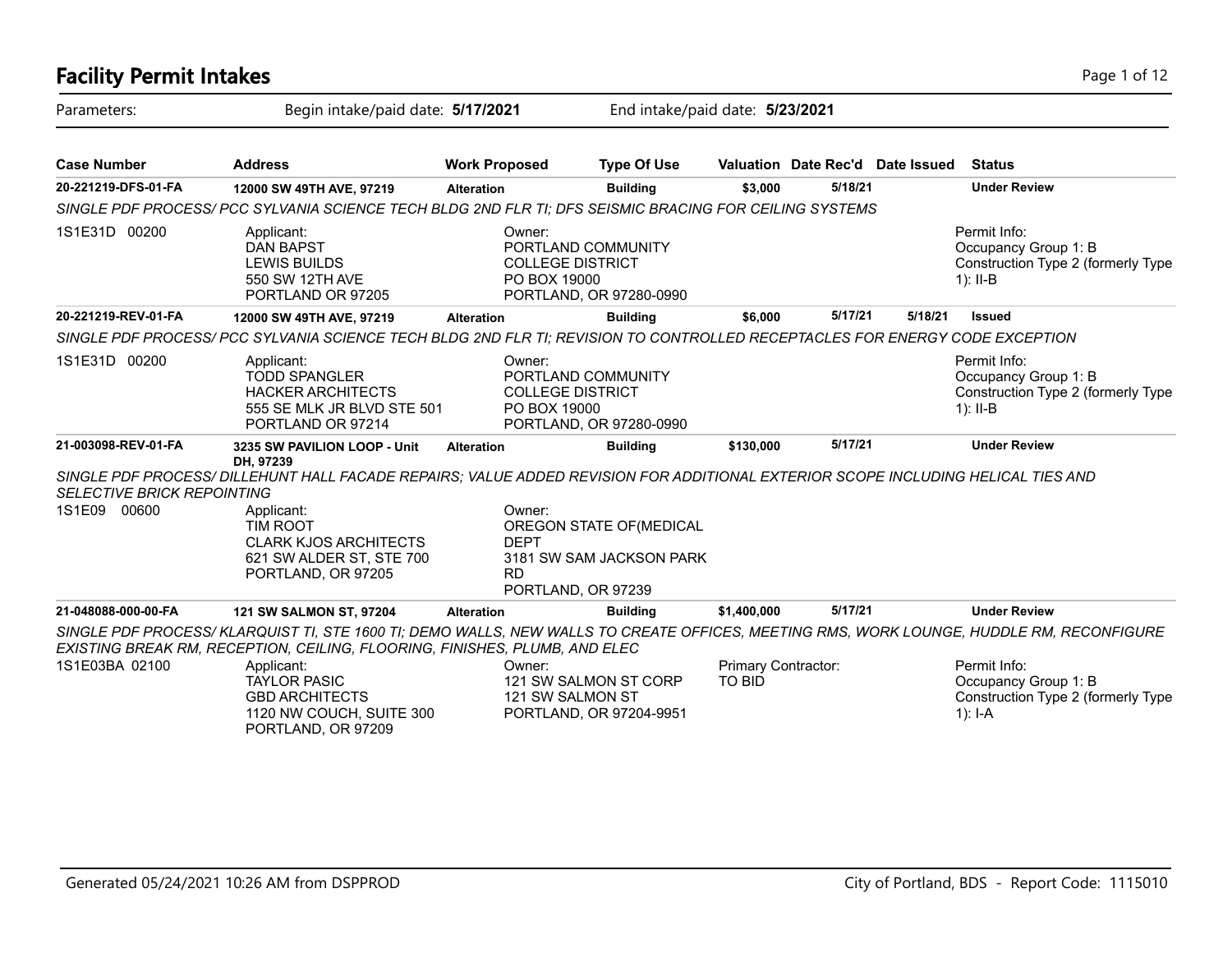# **Facility Permit Intakes** Page 2 of 12

| <b>Case Number</b>                                                         | <b>Address</b>                                                                                                                                                                                                                                                                                                                                                                                                                                                                                                                                                             | <b>Work Proposed</b>                                                             | <b>Type Of Use</b>               | Valuation Date Rec'd Date Issued                                                                    |         | <b>Status</b>                                                                                                                |
|----------------------------------------------------------------------------|----------------------------------------------------------------------------------------------------------------------------------------------------------------------------------------------------------------------------------------------------------------------------------------------------------------------------------------------------------------------------------------------------------------------------------------------------------------------------------------------------------------------------------------------------------------------------|----------------------------------------------------------------------------------|----------------------------------|-----------------------------------------------------------------------------------------------------|---------|------------------------------------------------------------------------------------------------------------------------------|
| 21-048378-000-00-FA                                                        | 7000 NE AIRPORT WAY, 97218                                                                                                                                                                                                                                                                                                                                                                                                                                                                                                                                                 | <b>Alteration</b>                                                                | <b>Building</b>                  | \$375.000                                                                                           | 5/18/21 | <b>Under Review</b>                                                                                                          |
|                                                                            | SINGLE PDF PROCESS/PDX TERMINAL CONCOURSE D DEPLANNING LEVEL CEILING ADJUSTMENT FOR FIRE INSTALL; DEMO AND REPLACE SPECIFIC SECTIONS<br>OF CEILING GYPSUM BOARD SYSTEM THROUGHOUT CONCOURSE D FOR PROPOSED FIRE SPRINKLER WORK AND FINISHES                                                                                                                                                                                                                                                                                                                                |                                                                                  |                                  |                                                                                                     |         |                                                                                                                              |
| 1N2E08B 00400<br>SECTION 08 1N 2E<br>TL 400 7.39 ACRES<br>SEE SUB ACCOUNTS | Applicant:<br>AUSTIN CHEADLE<br><b>FASTER PERMITS</b><br>2000 SW 1ST AVE SUITE 420<br>PORTLAND, OR 97201                                                                                                                                                                                                                                                                                                                                                                                                                                                                   | Owner:<br>PORT OF PORTLAND<br>PO BOX 3529                                        | PORTLAND, OR 97208-3529          | Primary Contractor:<br><b>TO BID</b>                                                                |         | Permit Info:<br>Occupancy Group 1: A-3<br>Construction Type 2 (formerly Type<br>1): $I-A$                                    |
| 21-048531-000-00-FA                                                        | 101 SW MAIN ST, 97204                                                                                                                                                                                                                                                                                                                                                                                                                                                                                                                                                      | <b>Alteration</b>                                                                | <b>Building</b>                  | \$395,000                                                                                           | 5/18/21 | <b>Under Review</b>                                                                                                          |
| FLOORING, FINISHES, PLUMB, AND ELEC                                        | SINGLE PDF PROCESS/ SCHRODINGER EXPANSION, STE 1400 TI; DEMO WALL, NEW WALL AND DOOR AT CORRIDOR, UPDATE DOOR LOCATIONS, CEILING,                                                                                                                                                                                                                                                                                                                                                                                                                                          |                                                                                  |                                  |                                                                                                     |         |                                                                                                                              |
| 1S1E03BD 00300                                                             | Applicant:                                                                                                                                                                                                                                                                                                                                                                                                                                                                                                                                                                 | Owner:                                                                           |                                  | CCB - Contractor:                                                                                   |         | Permit Info:                                                                                                                 |
| <b>PORTLAND</b>                                                            | <b>ANNE ROGNESS</b>                                                                                                                                                                                                                                                                                                                                                                                                                                                                                                                                                        |                                                                                  | <b>MADISON-OFC ONE MAIN</b>      | <b>CHRIS HOLBROOK</b>                                                                               |         | Occupancy Group 1: B_Bank, Off.,                                                                                             |
| <b>BLOCK 11</b>                                                            | ZIMMER, GUNSUL, FRASCA                                                                                                                                                                                                                                                                                                                                                                                                                                                                                                                                                     | PLACE OR LLC                                                                     |                                  | <b>CONSTRUCTION LLC</b>                                                                             |         | Med.Off., Pub.Bldg.                                                                                                          |
| <b>LOT 1-4</b><br>LOT 5-8 EXC PT IN STS                                    | 1223 SW WASHINGTON ST., SUITE                                                                                                                                                                                                                                                                                                                                                                                                                                                                                                                                              | $367-1$                                                                          | PO BOX 7517 BILLBOX# 17-         | 9317 NE 30TH AVE                                                                                    |         | Construction Type 2 (formerly Type                                                                                           |
|                                                                            | 200<br>PORTLAND OR 97205                                                                                                                                                                                                                                                                                                                                                                                                                                                                                                                                                   |                                                                                  | <b>HICKSVILLE, NY 11802-7517</b> | VANCOUVER, WA 98665                                                                                 |         | 1): $I - A$                                                                                                                  |
| 21-048576-000-00-FA                                                        | 420 NW 11TH AVE, 97209                                                                                                                                                                                                                                                                                                                                                                                                                                                                                                                                                     | <b>Alteration</b>                                                                | <b>Building</b>                  | \$20,000                                                                                            | 5/18/21 | <b>Under Review</b>                                                                                                          |
| FINISHES, PLUMB, AND ELEC                                                  | SINGLE PDF PROCESS/ GAGAN SINGH - BROOBEE, STE 433 TI; NEW TENANT - DEMO WALL AND FINISHES, LEVEL EXISTING CONCRETE SLAB, CEILING, FLOORING,                                                                                                                                                                                                                                                                                                                                                                                                                               |                                                                                  |                                  |                                                                                                     |         |                                                                                                                              |
| 1N1E34CB8 60002                                                            | Applicant:<br><b>JOHN WRIGHT</b><br><b>WRIGHT ARCHITECTURE</b><br>2222 NE OREGON ST, #213<br>PORTLAND OR 97232                                                                                                                                                                                                                                                                                                                                                                                                                                                             | Owner:<br><b>GREGORY PEARL LLC</b><br>1136 NW HOYT ST #220<br>PORTLAND, OR 97209 |                                  | Primary Contractor:<br>TO BID                                                                       |         | Permit Info:<br>Occupancy Group 1: B Bank, Off.,<br>Med.Off., Pub.Bldg.<br>Construction Type 2 (formerly Type<br>1): $I - A$ |
| 21-048895-000-00-FA                                                        | 6338 S CORBETT AVE, 97239                                                                                                                                                                                                                                                                                                                                                                                                                                                                                                                                                  | <b>Alteration</b>                                                                | <b>Building</b>                  | \$1,400,000                                                                                         | 5/19/21 | <b>Under Review</b>                                                                                                          |
|                                                                            | SINGLE PDF PROCESS/TERWILLIGER SCHOOL 3 BLDGS TI; EXTERIOR - NEW DRIVEWAYS, SIDEWALK, WALKWAYS, PARKING STRIPPING, ADA RAMP W/ HANDRAILS,<br>STORM PLANTERS, TRASH ENCLOSURE; MAIN BUILDING - DEMO WALLS, NEW WALLS TO CREATE NURSE RM, OFFICE, VESTIBULE, RECEPTION AREA, TELECOM<br>RM, REMODEL CLASSRMS, BATHRMS, PE HEALTH RM, CAFETERIA, KITCHEN, BATHRMS, LIBRARY, STORAGE RM; MODULAR BLDG 1 - DEMO WALLS, NEW WALLS TO<br>CREATE CLASSRMS, ELECTRICAL CLOSET, BATHRMS, VESTIBULE, EXTERIOR NEW WALKWAY, STAIRS & HANDRAILS, DOOR; MODULAR BLDG 2 - DEMO WALLS, NEW |                                                                                  |                                  | WALLS TO CREATE CLASSRMS, BATHRMS, NEW EXTERIOR DOORS; CEILINGS, FLOORING, FINISHES, PLUMB AND ELEC |         |                                                                                                                              |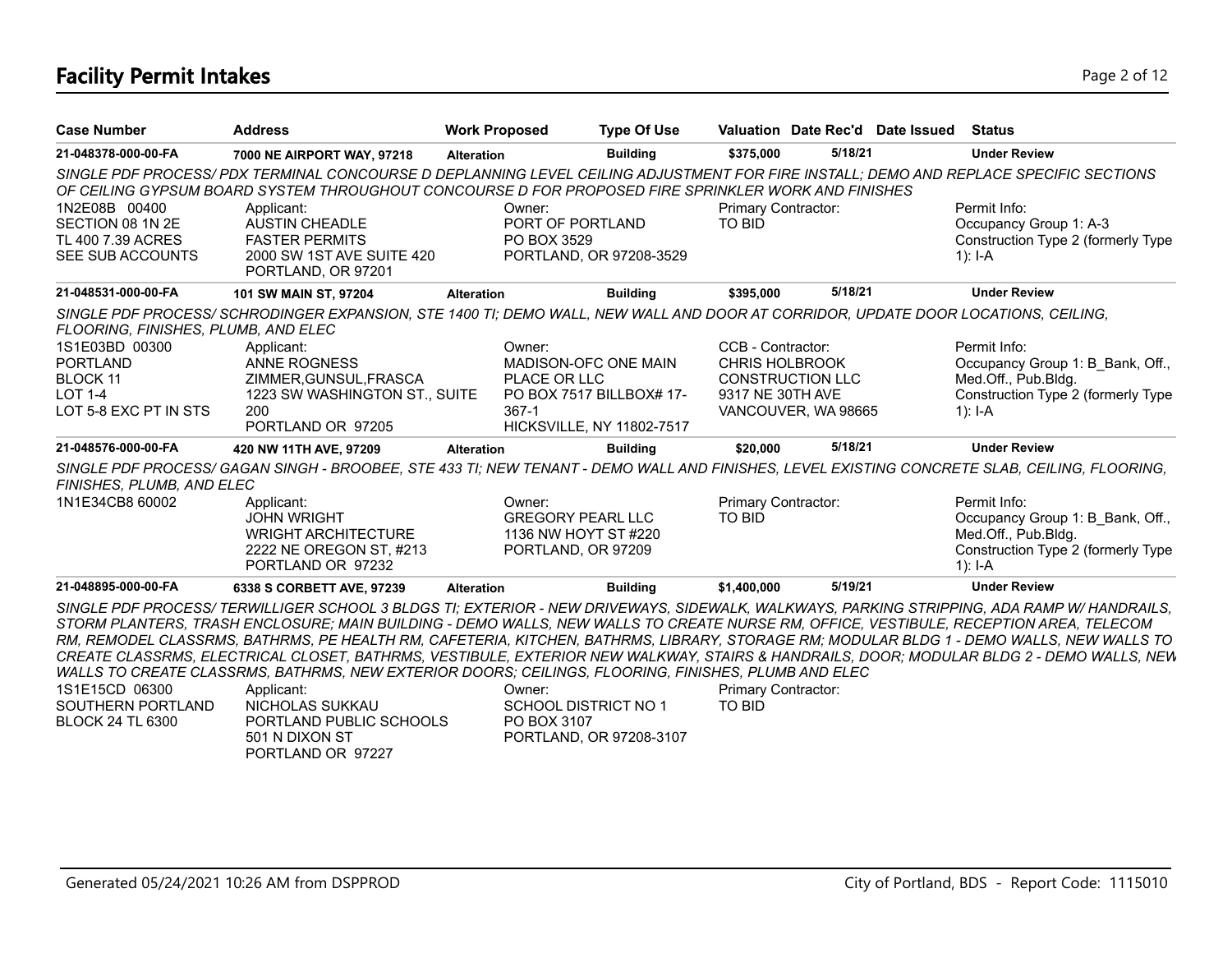# **Facility Permit Intakes** Page 3 of 12

| <b>Case Number</b>                                                         | <b>Address</b>                                                                                                                      | <b>Work Proposed</b>         | <b>Type Of Use</b>                                                         |                                                                |                                                         | Valuation Date Rec'd Date Issued | <b>Status</b>                                                                                                                            |
|----------------------------------------------------------------------------|-------------------------------------------------------------------------------------------------------------------------------------|------------------------------|----------------------------------------------------------------------------|----------------------------------------------------------------|---------------------------------------------------------|----------------------------------|------------------------------------------------------------------------------------------------------------------------------------------|
| 21-048974-000-00-FA                                                        | 7000 NE AIRPORT WAY, 97218                                                                                                          | <b>Alteration</b>            | <b>Building</b>                                                            | \$200,000                                                      | 5/19/21                                                 |                                  | <b>Under Review</b>                                                                                                                      |
| <b>ELEC</b>                                                                | SINGLE PDF PROCESS/PDX TERMINAL 2 TENANT RELOCATES (GROUP 7) ALL CONCOURSES DEPLANNING & ENPLANNING LEVELS; MULTIPLE AREAS ACROSS   |                              |                                                                            |                                                                |                                                         |                                  | ENTIRE TERMINAL FOR TENANTS JACKSON SHOESHINE & BLUESTAR FOOD CART - MINOR DEMO, RELOCATE BOTH TENANTS, CEILING, FLOORING, FINISHES, AND |
| 1N2E08B 00400<br>SECTION 08 1N 2E<br>TL 400 7.39 ACRES<br>SEE SUB ACCOUNTS | Applicant:<br><b>AUSTIN CHEADLE</b><br><b>FASTER PERMITS</b><br>2000 SW 1ST AVE SUITE 420<br>PORTLAND, OR 97201                     | Owner:<br>PO BOX 3529        | PORT OF PORTLAND<br>PORTLAND, OR 97208-3529                                | CCB - Contractor:<br><b>LLC</b><br>PO BOX 83                   | SCOTTS MILLS, OR 97375                                  |                                  | Permit Info:<br>INTERIOR EXTERIOR SPECIALIST Occupancy Group 1: A-3<br>Construction Type 2 (formerly Type<br>$1$ : I-A                   |
| 21-049511-000-00-FA                                                        | 1000 SW BROADWAY, 97205                                                                                                             | <b>Alteration</b>            | <b>Building</b>                                                            | \$157,765                                                      | 5/20/21                                                 |                                  | <b>Under Review</b>                                                                                                                      |
|                                                                            | RMS, OPEN OFFICE, BREAK RM, RECEPTION AREA, CEILING, FLOORING, FINISHES, PLUMB, AND ELEC                                            |                              |                                                                            |                                                                |                                                         |                                  | SINGLE PDF PROCESS/ UNDISCLOSED PROFESSIONAL SERVICES FIRM, STE 960 TI; NEW TENANT - DEMO WALLS, NEW WALLS TO CREATE OFFICES, CONFERENCE |
| 1S1E03BB 02400<br><b>PORTLAND</b><br>BLOCK 182<br><b>LOT 5-8</b>           | Applicant:<br><b>STACY BENGTSON</b><br><b>LRS ARCHITECTS</b><br>720 NW DAVIS ST. #300<br>PORTLAND, OR 97209                         | Owner:<br><b>BUILDING LP</b> | ONE THOUSAND BROADWAY<br>1000 SW BROADWAY #1770<br>PORTLAND, OR 97205-3069 | CCB - Contractor:<br><b>GORDON CAUDLE</b><br><b>INC</b><br>800 | JOHNSON PROJECT SOLUTIONS<br>919 SW TAYLOR STREET SUITE |                                  | Permit Info:<br>Occupancy Group 1: B Bank, Off.,<br>Med.Off., Pub.Bldg.<br>Construction Type 2 (formerly Type<br>1): $I - A$             |
|                                                                            |                                                                                                                                     |                              |                                                                            |                                                                | PORTLAND, OR 97205                                      |                                  |                                                                                                                                          |
| 21-049665-000-00-FA                                                        | 9475 N HORSESHOE AVE, 97217                                                                                                         | <b>Alteration</b>            | <b>Building</b>                                                            | \$130,000                                                      | 5/21/21                                                 |                                  | <b>Under Review</b>                                                                                                                      |
|                                                                            | SINGLE PDF PROCESS/MEADOWS BLDG A DOCK LEVELERS: INSTALL 12 PIT TYPE DOCK LEVELERS ALONG WEST ELEVATION                             |                              |                                                                            |                                                                |                                                         |                                  |                                                                                                                                          |
| 1N1E10 00201<br>LOT <sub>1</sub><br><b>LAND &amp; IMPS</b>                 | Applicant:<br>DALE POPPE<br><b>MACKENZIE</b><br>1515 SE WATER AVENUE, SUITE 100<br>PORTLAND OREGON 97214                            | Owner:<br>PROLOGIS LP        | 1800 WAZEE ST #500<br>DENVER, CO 80202-2526                                | CCB - Contractor:<br>TUALATIN, OR 97062                        | PERLO CONSTRUCTION LLC<br>11450 SW AMU STREET           |                                  |                                                                                                                                          |
| 21-049806-000-00-FA                                                        | 1250 NW 9TH AVE, 97209                                                                                                              | <b>Alteration</b>            | <b>Building</b>                                                            | \$100,000                                                      | 5/21/21                                                 |                                  | <b>Under Review</b>                                                                                                                      |
| FLOORING, FINISHES, PLUMB, AND ELEC                                        | SINGLE PDF PROCESS/LANDLORD WK RESTROOM UPGRADES 6TH FL; DEMO PARTITIONS, NEW PARTITIONS TO RECONFIGURE EXISTING RESTROOM, CEILING, |                              |                                                                            |                                                                |                                                         |                                  |                                                                                                                                          |
| 1N1E34BB 01305<br><b>STATION PLACE</b><br>LOT <sub>5</sub>                 | Applicant:<br><b>KERI WOLTZ</b><br><b>HACKER ARCHITECTS</b><br>555 SE MLK BLVD STE 501<br>PORTLAND OR 97214                         | Owner:<br>PO BOX 638         | <b>CSHV 9NORTH LLC</b><br>ADDISON, TX 75001-0638                           | CCB - Contractor:<br>550 SW 12TH AVE                           | LEASE CRUTCHER LEWIS LLC<br>PORTLAND, OR 97205          |                                  |                                                                                                                                          |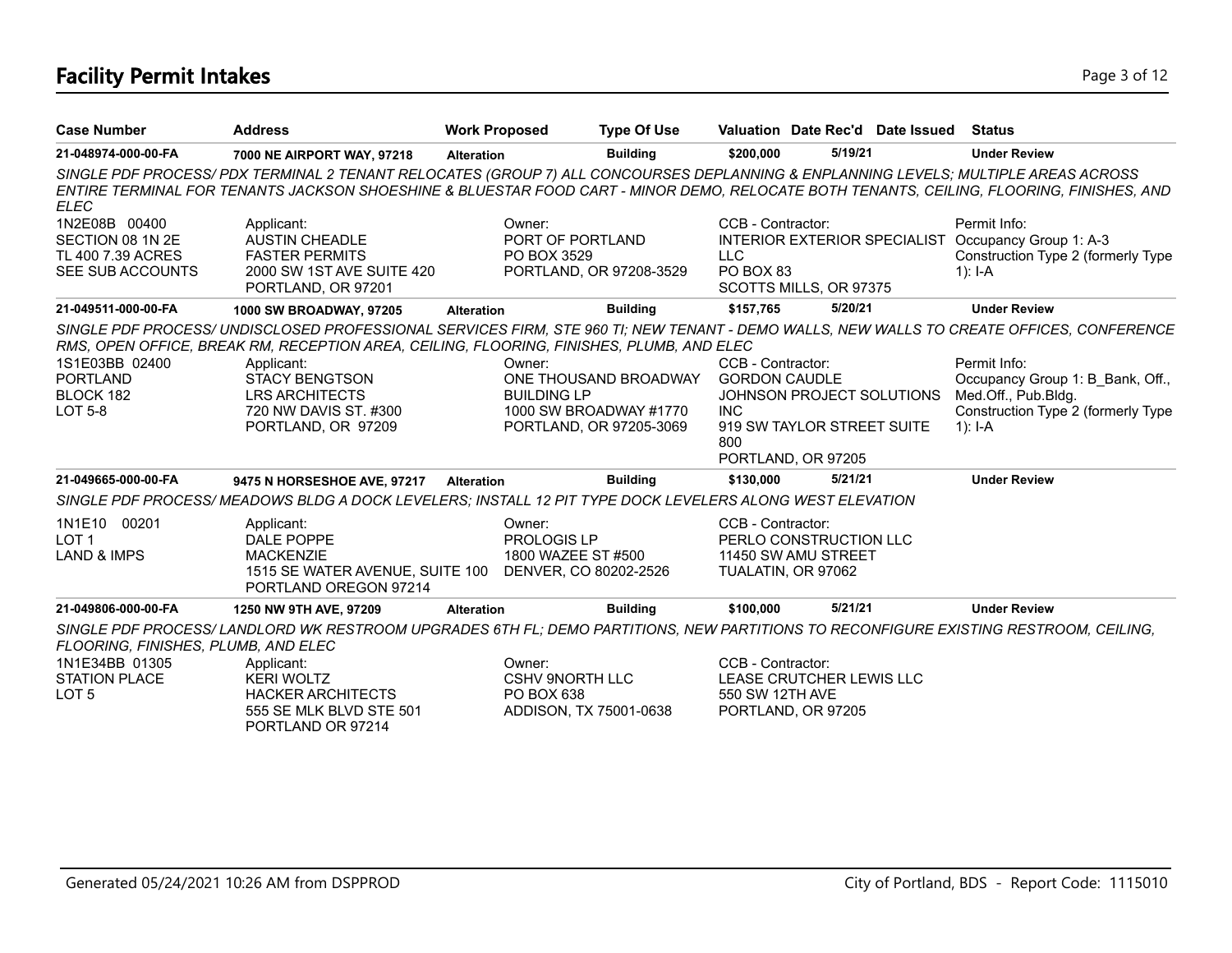# **Facility Permit Intakes** Page 4 of 12

| <b>Case Number</b>                                                                                   | <b>Address</b>                                                                                                                                                                                                                                                                        | <b>Work Proposed</b> |                                                                                                            | <b>Type Of Use</b>                                                                            | Valuation Date Rec'd Date Issued                                                                                             |         |         | <b>Status</b>                                                                             |
|------------------------------------------------------------------------------------------------------|---------------------------------------------------------------------------------------------------------------------------------------------------------------------------------------------------------------------------------------------------------------------------------------|----------------------|------------------------------------------------------------------------------------------------------------|-----------------------------------------------------------------------------------------------|------------------------------------------------------------------------------------------------------------------------------|---------|---------|-------------------------------------------------------------------------------------------|
| 21-049867-000-00-FA                                                                                  | 200 SW MARKET ST, 97201                                                                                                                                                                                                                                                               | <b>Alteration</b>    |                                                                                                            | <b>Building</b>                                                                               | \$25,000                                                                                                                     | 5/21/21 |         | <b>Under Review</b>                                                                       |
| CEILING, FLOORING, FINISHES, AND ELEC                                                                | SINGLE PDF PROCESS/LANDLORD WORK - LOBBY EXTENSION 1ST FL; DEMO WALLS, NEW WALLS TO EXTEND LOBBY AND CREATE VACANT TENANT SPACE,                                                                                                                                                      |                      |                                                                                                            |                                                                                               |                                                                                                                              |         |         |                                                                                           |
| 1S1E03CB 00800<br>SOUTH AUDITORIUM ADD<br><b>BLOCKA</b><br>LOT 2 TL 800                              | Applicant:<br><b>ANNE ROGNESS</b><br>ZIMMER, GUNSUL, FRASCA<br>1223 SW WASHINGTON ST., SUITE<br>200<br>PORTLAND OR 97205                                                                                                                                                              |                      | Owner:<br><b>TWO HUNDRED MARKET</b><br>ASSOC <sub>LP</sub><br>200 SW MARKET ST #1720<br>PORTLAND, OR 97201 |                                                                                               | CCB - Contractor:<br><b>SCOTT PATER</b><br><b>REIMERS &amp; JOLIVETTE INC</b><br>2344 NW 24TH AVE<br>PORTLAND, OR 97210-2132 |         |         | Permit Info:<br>Occupancy Group 1: B<br>Construction Type 2 (formerly Type<br>1): $I - A$ |
| 21-047787-000-00-FA                                                                                  | 3181 SW SAM JACKSON PARK                                                                                                                                                                                                                                                              | <b>Alteration</b>    |                                                                                                            | <b>Electrical</b>                                                                             | \$0                                                                                                                          | 5/17/21 | 5/17/21 | <b>Final</b>                                                                              |
| power-OHSU (OHS) 3rd fl kitchen 3 phase 20A plug                                                     | <b>RD - Bldg OHS, 97201</b>                                                                                                                                                                                                                                                           |                      |                                                                                                            |                                                                                               |                                                                                                                              |         |         |                                                                                           |
| 1S1E09<br>00200                                                                                      | Applicant:<br>DYNALECTRIC COMPANY<br>2225 NW 20th Ave.<br>PORTLAND OR 97209                                                                                                                                                                                                           |                      | Owner:<br><b>HIGHER EDUCATION</b><br><b>RD</b>                                                             | OREGON STATE BOARD OF<br>3181 SW SAM JACKSON PARK 2225 NW 20TH AVE<br>PORTLAND, OR 97239-3011 | CCB - Contractor:<br><b>CELINE WILLIAMS</b><br>DYNALECTRIC COMPANY<br>PORTLAND, OR 97209                                     |         |         | Permit Info:<br>Occupancy Group 1: I-2<br>Construction Type 2 (formerly Type<br>1): $I-A$ |
| 21-047845-000-00-FA                                                                                  | 555 SW OAK ST, 97204                                                                                                                                                                                                                                                                  | <b>Alteration</b>    |                                                                                                            | <b>Electrical</b>                                                                             | \$0                                                                                                                          | 5/17/21 | 5/17/21 | <b>Issued</b>                                                                             |
|                                                                                                      | power/data - Das Install-(1) 400 amp & (2) 125 amp 120/208v panels for DAS head end.                                                                                                                                                                                                  |                      |                                                                                                            |                                                                                               |                                                                                                                              |         |         |                                                                                           |
| 1N1E34CD 80000<br>ONE ELEVEN TOWER<br><b>CONDOMINIUM</b><br><b>GENERAL COMMON</b><br><b>ELEMENTS</b> | Applicant:<br>CHRISTENSON ELECTRIC INC<br>17201 NE SACRAMENTO ST<br>PORTLAND OR 97230-5941                                                                                                                                                                                            |                      | Owner:<br>ASSOCIATION OF UNIT<br><b>TOWER CONDO</b><br>111 SW 5TH AVE<br>PORTLAND, OR 97204                | OWNERS OF ONE ELEVEN                                                                          | CCB - Contractor:<br>CHRISTENSON ELECTRIC INC<br>17201 NE SACRAMENTO ST<br>PORTLAND, OR 97230                                |         |         |                                                                                           |
| 21-047861-000-00-FA                                                                                  | 6870 N FATHOM ST, 97217                                                                                                                                                                                                                                                               | <b>Alteration</b>    |                                                                                                            | <b>Electrical</b>                                                                             | \$0                                                                                                                          | 5/17/21 | 5/17/21 | <b>Issued</b>                                                                             |
| FLOORING, FINISHES, PLUMB, AND ELEC                                                                  | power - BLDG 2 SHERWIN WILLIAMS TI; NEW TENANT - DEMO FINISHES, NEW WALLS TO CREATE OFFICE, BILLING RMS, SCHEDULING RM, OPERATIONS OFFICE,<br>SHOWROOM, REP, NEW EXTERIOR, ATTACHED, 851 SQ FT CONCRETE SLAB FOR TRASH COMPACTOR, HIGH PILE PALLET RACKING MAX HEIGHT 12 FT, CEILING, |                      |                                                                                                            |                                                                                               |                                                                                                                              |         |         |                                                                                           |
| 1N1E17B 00600                                                                                        | Applicant:<br><b>BRIGHT STAR ELECTRIC COMPANY</b><br>3143 SW 22ND ST<br>GRESHAM, OR 97080                                                                                                                                                                                             |                      | Owner:<br>OCF JOSEPH E WESTON<br>PUBLIC FOUNDATION<br>2154 NE BROADWAY #200                                |                                                                                               |                                                                                                                              |         |         | Permit Info:<br>Occupancy Group 1: S-1 Storage -<br>Moderate Hazard, Warehouse            |

PORTLAND, OR 97232-1590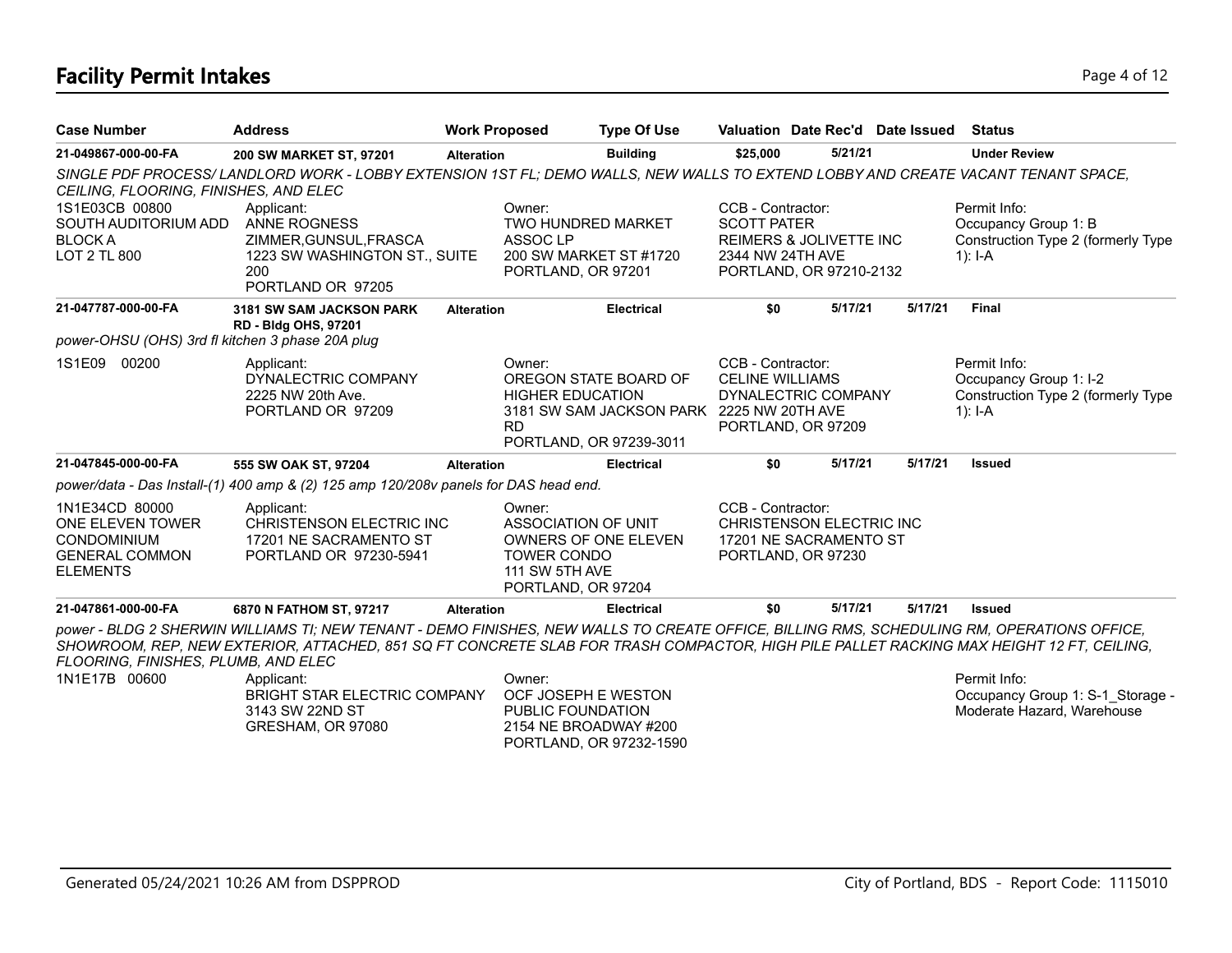# **Facility Permit Intakes** Page 5 of 12

| <b>Case Number</b>                                                                                      | <b>Address</b>                                                                                                                                                                     | <b>Work Proposed</b> |                                                       | <b>Type Of Use</b>                                                                            | Valuation Date Rec'd Date Issued                                                         |         |         | Status                                                                                                                     |
|---------------------------------------------------------------------------------------------------------|------------------------------------------------------------------------------------------------------------------------------------------------------------------------------------|----------------------|-------------------------------------------------------|-----------------------------------------------------------------------------------------------|------------------------------------------------------------------------------------------|---------|---------|----------------------------------------------------------------------------------------------------------------------------|
| 21-047871-000-00-FA                                                                                     | 700 SW CAMPUS DR - Unit DCH,<br>97201                                                                                                                                              | <b>Alteration</b>    |                                                       | <b>Electrical</b>                                                                             | \$0                                                                                      | 5/17/21 | 5/17/21 | <b>Final</b>                                                                                                               |
|                                                                                                         | OHSU (DCH) Relocated (3) branch conduits blocking FSD Access Door. Corridor outside pre-op and post-op                                                                             |                      |                                                       |                                                                                               |                                                                                          |         |         |                                                                                                                            |
| 1S1E09 00200                                                                                            | Applicant:<br>DYNALECTRIC COMPANY<br>2225 NW 20th Ave.<br>PORTLAND OR 97209                                                                                                        |                      | Owner:<br><b>HIGHER EDUCATION</b><br><b>RD</b>        | OREGON STATE BOARD OF<br>3181 SW SAM JACKSON PARK 2225 NW 20TH AVE<br>PORTLAND, OR 97239-3011 | CCB - Contractor:<br><b>CELINE WILLIAMS</b><br>DYNALECTRIC COMPANY<br>PORTLAND, OR 97209 |         |         | Permit Info:<br>Occupancy Group 1: I-2<br>Construction Type 2 (formerly Type<br>$1$ : I-A                                  |
| 21-047897-000-00-FA                                                                                     | 3181 SW SAM JACKSON PARK                                                                                                                                                           | <b>Alteration</b>    |                                                       | <b>Electrical</b>                                                                             | \$0                                                                                      | 5/17/21 | 5/17/21 | <b>Issued</b>                                                                                                              |
|                                                                                                         | <b>RD - Bldg OHS, 97201</b><br>power-Provide new LED Lighting & Battery Inverters to OR #2, 3, 4 & 9 / Provide new LIM Panels, upgrade room branch circuits thru out per drawings. |                      |                                                       |                                                                                               |                                                                                          |         |         |                                                                                                                            |
| 1S1E09 00200                                                                                            | Applicant:<br>DYNALECTRIC COMPANY<br>2225 NW 20th Ave.<br>PORTLAND OR 97209                                                                                                        |                      | Owner:<br><b>HIGHER EDUCATION</b><br><b>RD</b>        | OREGON STATE BOARD OF<br>3181 SW SAM JACKSON PARK 2225 NW 20TH AVE<br>PORTLAND, OR 97239-3011 | CCB - Contractor:<br><b>CELINE WILLIAMS</b><br>DYNALECTRIC COMPANY<br>PORTLAND, OR 97209 |         |         | Permit Info:<br>Occupancy Group 1: I-2<br>Construction Type 2 (formerly Type<br>1): $I-A$                                  |
| 21-047952-000-00-FA                                                                                     | 11540 NE INVERNESS DR,<br>97220                                                                                                                                                    | <b>Alteration</b>    |                                                       | <b>Electrical</b>                                                                             | \$0                                                                                      | 5/17/21 | 5/17/21 | <b>Final</b>                                                                                                               |
|                                                                                                         | ELEC - WIRING UPGRADE KITCHEN EQUIPMENT ** additional scope - disconnect(s)/feeder/circuit                                                                                         |                      |                                                       |                                                                                               |                                                                                          |         |         |                                                                                                                            |
| 1N2E15D 01600A1<br>SECTION 15 1N 2E<br><b>TL 1600</b><br>IMPS ONLY SEE R317158<br>(R942150470) FOR LAND | Applicant:<br>ELECTRICAL CONSTRUCTION CO. (a BANK OF AMERICA OREGON<br>dba for EC COMPANY)<br>PO BOX 10286<br>PORTLAND OR 97296-0286                                               |                      | Owner:<br>401 N DIXON ST                              | PORTLAND, OR 97227-1865                                                                       | CCB - Contractor:<br><b>EC COMPANY</b><br>PO BOX 10286<br>PORTLAND, OR 97296-0286        |         |         | Permit Info:<br>Occupancy Group 1: I1.1<br>Construction Type 2 (formerly Type<br>$1$ : I-FR                                |
| 21-047974-000-00-FA                                                                                     | 222 SW COLUMBIA ST, 97201                                                                                                                                                          | <b>Alteration</b>    |                                                       | <b>Electrical</b>                                                                             | \$0                                                                                      | 5/17/21 |         | <b>Under Review</b>                                                                                                        |
|                                                                                                         | power-MIKA SUSHI HVAC TI; INSTALL NEW VENT HOOD AND ELEC                                                                                                                           |                      |                                                       |                                                                                               |                                                                                          |         |         |                                                                                                                            |
| 1S1E03BC 03100<br><b>PORTLAND</b><br>BLOCK 130&131 TL 3100                                              |                                                                                                                                                                                    |                      | Owner:<br><b>KC VENTURE LLC</b><br>PORTLAND, OR 97201 | 222 SW COLUMBIA ST #700                                                                       |                                                                                          |         |         | Permit Info:<br>Occupancy Group 1: B Bank, Off.,<br>Med.Off., Pub.Bldg.<br>Construction Type 2 (formerly Type<br>$1$ : I-A |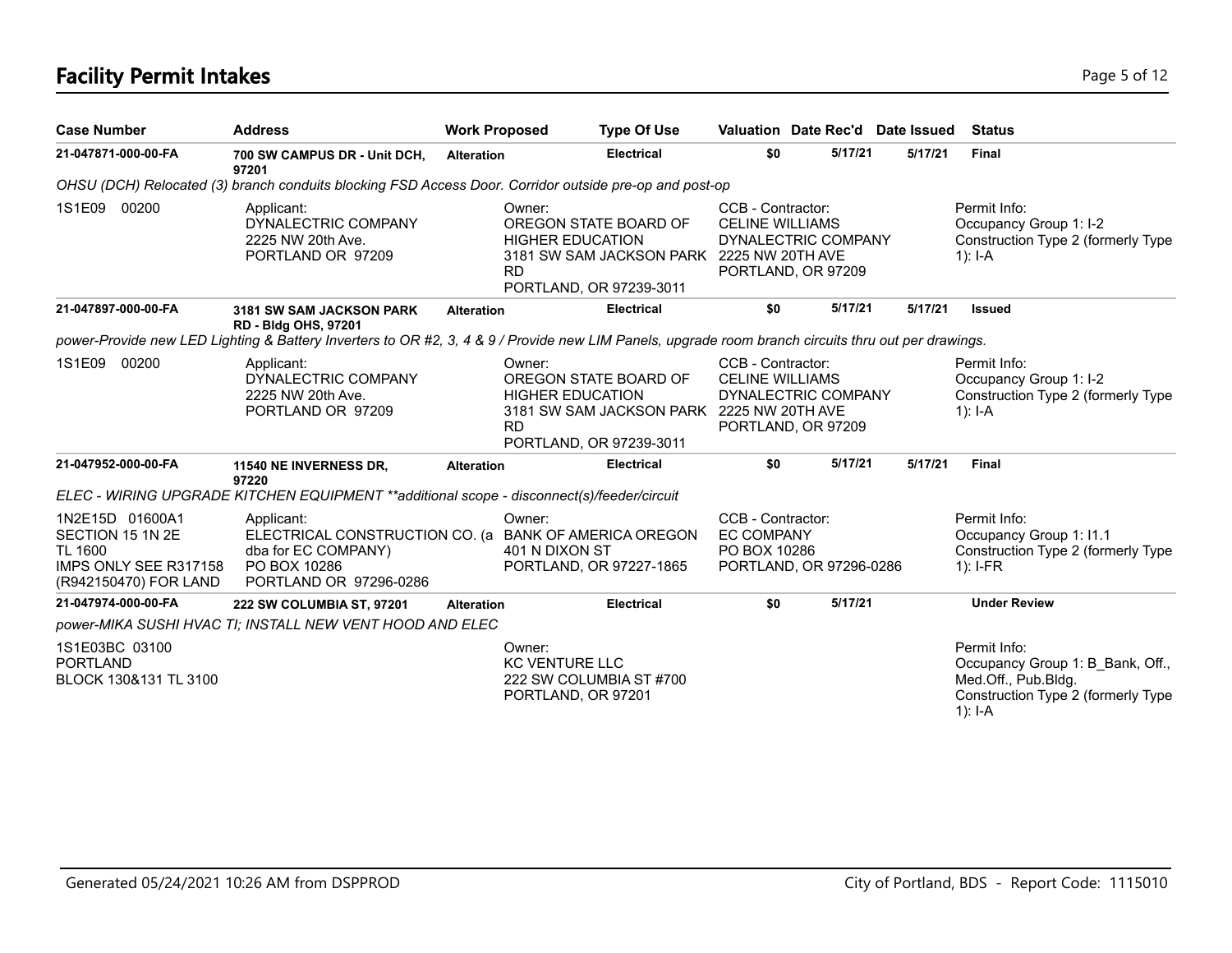# **Facility Permit Intakes** Page 6 of 12

| <b>Case Number</b>                                                                                                        | <b>Address</b>                                                                                                                                                                                | <b>Work Proposed</b>        | <b>Type Of Use</b>                                                                                                          |                                         | Valuation Date Rec'd Date Issued                |         | <b>Status</b>                                                                                                                                |
|---------------------------------------------------------------------------------------------------------------------------|-----------------------------------------------------------------------------------------------------------------------------------------------------------------------------------------------|-----------------------------|-----------------------------------------------------------------------------------------------------------------------------|-----------------------------------------|-------------------------------------------------|---------|----------------------------------------------------------------------------------------------------------------------------------------------|
| 21-047977-000-00-FA                                                                                                       | 210 SE MADISON ST, 97214                                                                                                                                                                      | <b>Alteration</b>           | <b>Electrical</b>                                                                                                           | \$0                                     | 5/17/21                                         | 5/19/21 | <b>Issued</b>                                                                                                                                |
| <b>AND ELEC</b><br>1S1E03AD 06200<br><b>EAST PORTLAND</b><br>BLOCK 52<br><b>LOT 1-3</b><br>LOT 4 EXC PT IN ST, LOT<br>7&8 |                                                                                                                                                                                               | Owner:                      | 210 SE MADISON OZ LLC<br>210 SE MADISON ST #19<br>PORTLAND, OR 97214-4192                                                   |                                         |                                                 |         | power-BERKELEY CATERING KITCHEN, STE 020 TI; FIRST TIME TENANT - NEW WALLS TO CREATE COMMERCIAL KITCHEN, CEILING, FLOORING, FINISHES, PLUMB, |
| 21-047983-000-00-FA                                                                                                       | <b>3250 SW SAM JACKSON PARK</b><br><b>RD - Unit HRC, 97201</b>                                                                                                                                | <b>Alteration</b>           | <b>Electrical</b>                                                                                                           | \$0                                     | 5/17/21                                         | 5/17/21 | <b>Issued</b>                                                                                                                                |
|                                                                                                                           | hvac controls-OHSU (HRC) HVAC 3th floor lab DDC conversion                                                                                                                                    |                             |                                                                                                                             |                                         |                                                 |         |                                                                                                                                              |
| 1S1E09 00200                                                                                                              | Applicant:<br>SIEMENS INDUSTRY INC<br>15201 NW Greenbriar Prkwy Suite A<br>Beaverton, OR 97006                                                                                                | Owner:<br><b>RD</b>         | OREGON STATE BOARD OF<br><b>HIGHER EDUCATION</b><br>3181 SW SAM JACKSON PARK 1000 DEERFIELD PKWY<br>PORTLAND, OR 97239-3011 | CCB - Contractor:<br><b>SAM CORRELL</b> | SIEMENS INDUSTRY INC<br>BUFFALO GROVE, IL 60089 |         | Permit Info:<br>Occupancy Group 1: I1.1<br>Construction Type 2 (formerly Type<br>$1$ : I-FR                                                  |
| 21-048018-000-00-FA                                                                                                       | 350 SW JEFFERSON ST, 97201                                                                                                                                                                    | <b>Alteration</b>           | <b>Electrical</b>                                                                                                           | \$0                                     | 5/17/21                                         |         | <b>Under Review</b>                                                                                                                          |
|                                                                                                                           | power-WELLS FARGO ELEVATOR RM, 601 TI; INSTALL 90 MINUTE FIRE RATED DOOR, CEILING, FINISHES, AND ELEC                                                                                         |                             |                                                                                                                             |                                         |                                                 |         |                                                                                                                                              |
| 1S1E03BC 01600                                                                                                            |                                                                                                                                                                                               | Owner:<br>591 W PUTNAM AVE  | SOF-XI WFP OWNER LLC<br>GREENWICH, CT 06830                                                                                 |                                         |                                                 |         |                                                                                                                                              |
| 21-048070-000-00-FA                                                                                                       | 1500 SW 1ST AVE, 97201                                                                                                                                                                        | <b>Alteration</b>           | <b>Electrical</b>                                                                                                           | \$0                                     | 5/17/21                                         |         | <b>Under Review</b>                                                                                                                          |
|                                                                                                                           | power-EASLEY FAMILY LAW, STE 900 TI; DEMO WALLS, NEW WALLS TO RECONFIGURE EXISTING OFFICES, FINISHES, PLUMB, AND ELEC                                                                         |                             |                                                                                                                             |                                         |                                                 |         |                                                                                                                                              |
| 1S1E03CA 00600<br><b>PORTLAND</b><br><b>BLOCK 116 TL 600</b>                                                              |                                                                                                                                                                                               | Owner:<br><b>FACILITIES</b> | <b>URBAN OFFICE &amp; PARKING</b><br>111 SW COLUMBIA ST #1380<br>PORTLAND, OR 97201-5845                                    |                                         |                                                 |         | Permit Info:<br>Occupancy Group 1: B<br>Construction Type 2 (formerly Type<br>1): $I-A$                                                      |
| 21-048089-000-00-FA                                                                                                       | 1500 SW 1ST AVE, 97201                                                                                                                                                                        | <b>Alteration</b>           | <b>Electrical</b>                                                                                                           | \$0                                     | 5/17/21                                         |         | <b>Under Review</b>                                                                                                                          |
| 1S1E03CA 00600<br><b>PORTLAND</b><br><b>BLOCK 116 TL 600</b>                                                              | power- CELL STAFF, STE 880 TI; NEW TENANT - DEMO WALLS, NEW WALLS TO CREATE OPEN OFFICE, OFFICES, CONFERENCE RM, EMPLOYEE LOUNGE, BREAK<br>AREA, CEILING, FLOORING, FINISHES, PLUMB, AND ELEC | Owner:<br><b>FACILITIES</b> | <b>URBAN OFFICE &amp; PARKING</b><br>111 SW COLUMBIA ST #1380<br>PORTLAND, OR 97201-5845                                    |                                         |                                                 |         | Permit Info:<br>Occupancy Group 1: B<br>Construction Type 2 (formerly Type<br>$1$ : I-A                                                      |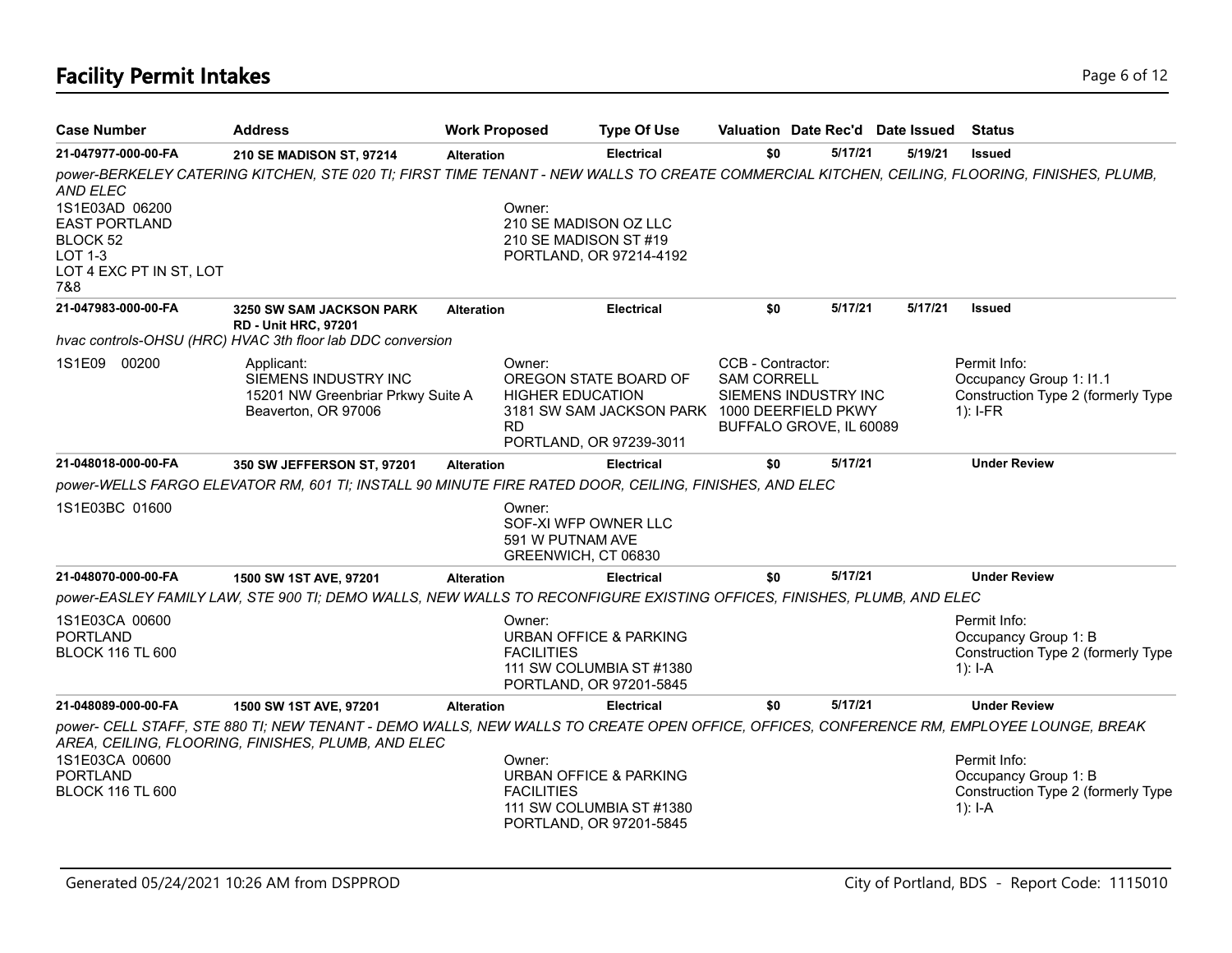# **Facility Permit Intakes** Page 7 of 12

| <b>Case Number</b>                                                                                                           | <b>Address</b>                                                                                                                                                                                                                                                                                                                                                                               | <b>Work Proposed</b> |                                                                                   | <b>Type Of Use</b>                                    |                                                                                                               | Valuation Date Rec'd Date Issued |         | <b>Status</b>                                                                                                                |
|------------------------------------------------------------------------------------------------------------------------------|----------------------------------------------------------------------------------------------------------------------------------------------------------------------------------------------------------------------------------------------------------------------------------------------------------------------------------------------------------------------------------------------|----------------------|-----------------------------------------------------------------------------------|-------------------------------------------------------|---------------------------------------------------------------------------------------------------------------|----------------------------------|---------|------------------------------------------------------------------------------------------------------------------------------|
| 21-048457-000-00-FA                                                                                                          | 8940 NE ALDERWOOD RD,<br>97220                                                                                                                                                                                                                                                                                                                                                               | <b>Alteration</b>    |                                                                                   | <b>Electrical</b>                                     | \$0                                                                                                           | 5/18/21                          | 5/18/21 | <b>Issued</b>                                                                                                                |
|                                                                                                                              | Building A - (8960) CCTV System Cameras and NVR PR# P0093B01/8960                                                                                                                                                                                                                                                                                                                            |                      |                                                                                   |                                                       |                                                                                                               |                                  |         |                                                                                                                              |
| 1N2E16 00201<br>SECTION 16 1N 2E<br>TL 201 0.03 ACRES                                                                        | Applicant:<br>JOHNSON CONTROLS SECURITY<br><b>SOLUTIONS LLC</b><br>6305 ROSEWOOD ST STE A<br>LAKE OSWEGO, OR 97035-5388                                                                                                                                                                                                                                                                      |                      | Owner:<br>PORT OF PORTLAND<br>PO BOX 3529                                         | PORTLAND, OR 97208-3529                               |                                                                                                               |                                  |         |                                                                                                                              |
| 21-048492-000-00-FA                                                                                                          | 621 SW MORRISON ST, 97205                                                                                                                                                                                                                                                                                                                                                                    | <b>Alteration</b>    |                                                                                   | <b>Electrical</b>                                     | \$0                                                                                                           | 5/18/21                          | 5/18/21 | <b>Issued</b>                                                                                                                |
|                                                                                                                              | Fire Alarm - Main Electric Room Smoke Detectors PR# 18-274866-FC LME Panel                                                                                                                                                                                                                                                                                                                   |                      |                                                                                   |                                                       |                                                                                                               |                                  |         |                                                                                                                              |
| 1S1E03BB 01800                                                                                                               | Applicant:<br>CHRISTENSON ELECTRIC INC<br>17201 NE SACRAMENTO ST<br>PORTLAND OR 97230-5941                                                                                                                                                                                                                                                                                                   |                      | Owner:<br>LVA4 PORTLAND ABB LLC<br>712 MAIN ST STE 2500<br>HOUSTON, TX 77002-3243 |                                                       |                                                                                                               |                                  |         |                                                                                                                              |
| 21-048681-000-00-FA                                                                                                          | 101 SW MAIN ST, 97204                                                                                                                                                                                                                                                                                                                                                                        | <b>Alteration</b>    |                                                                                   | <b>Electrical</b>                                     | \$0                                                                                                           | 5/19/21                          | 5/20/21 | <b>Under Inspection</b>                                                                                                      |
| FINISHES, PLUMB, AND ELEC<br>1S1E03BD 00300<br><b>PORTLAND</b><br><b>BLOCK 11</b><br><b>LOT 1-4</b><br>LOT 5-8 EXC PT IN STS | power, fire alarm - SCHRODINGER EXPANSION, STE 1400 TI; DEMO WALL, NEW WALL AND DOOR AT CORRIDOR, UPDATE DOOR LOCATIONS, CEILING, FLOORING,<br>Applicant:<br>CAPITOL ELECTRIC CO INC<br>11401 NE MARX ST.<br>PORTLAND OR 97220-1041                                                                                                                                                          |                      | Owner:<br>MADISON-OFC ONE MAIN<br>PLACE OR LLC<br>367-1                           | PO BOX 7517 BILLBOX# 17-<br>HICKSVILLE, NY 11802-7517 |                                                                                                               |                                  |         | Permit Info:<br>Occupancy Group 1: B Bank, Off.,<br>Med.Off., Pub.Bldg.<br>Construction Type 2 (formerly Type<br>1): $I - A$ |
| 21-048682-000-00-FA                                                                                                          | 7000 NE AIRPORT WAY, 97218                                                                                                                                                                                                                                                                                                                                                                   | <b>Alteration</b>    |                                                                                   | <b>Electrical</b>                                     | \$0                                                                                                           | 5/19/21                          | 5/19/21 | <b>Issued</b>                                                                                                                |
| DOORS, WINDOW, DOOR, CEILING, ELEC<br>1N2E08B 00400<br>SECTION 08 1N 2E<br>TL 400 7.39 ACRES<br>SEE SUB ACCOUNTS             | FF3/ PDX AIRPORT CONCOURSE C TENANT RELOCATIONS DEPLANNING LVL; MULTIPLE LOCATIONS IN CONCOURSE C, CREATE STORAGE RMS, OFFICES,<br>BREAKRM, LOCKERS, QX PARTS AREA, DESK DUTY EQUIP AREA, QX OPERATIONS RM, QX BEVERAGE RM, BATHRMS, AS MX OIL/LUBE RM, NEW EXTERIOR COIL<br>Applicant:<br><b>TRACE THOMPSON</b><br><b>MORROW MEADOWS CORP</b><br>1596 SE 22nd St.<br><b>SALEM, OR 97302</b> |                      | Owner:<br>PORT OF PORTLAND<br>PO BOX 3529                                         | PORTLAND, OR 97208-3529                               | CCB - Contractor:<br><b>TRACE THOMPSON</b><br><b>CORPORATION</b><br>1596 22ND ST SE<br><b>SALEM, OR 97302</b> | MORROW MEADOWS                   |         | Permit Info:<br>Occupancy Group 1: A-3<br>Construction Type 2 (formerly Type<br>$1$ : I-A                                    |
| 21-048690-000-00-FA                                                                                                          | 121 SW SALMON ST, 97204                                                                                                                                                                                                                                                                                                                                                                      | <b>Alteration</b>    |                                                                                   | <b>Electrical</b>                                     | \$0                                                                                                           | 5/19/21                          |         | <b>Under Review</b>                                                                                                          |
|                                                                                                                              | KLARQUIST TI, STE 1600 TI; CREATE OFFICES, MEETING RMS, WORK LOUNGE, HUDDLE RM, RECONFIGURE EXISTING BREAK RM, RECEPTION, CEILING, ELEC                                                                                                                                                                                                                                                      |                      |                                                                                   |                                                       |                                                                                                               |                                  |         |                                                                                                                              |
| 1S1E03BA 02100                                                                                                               |                                                                                                                                                                                                                                                                                                                                                                                              |                      | Owner:<br>121 SW SALMON ST                                                        | 121 SW SALMON ST CORP<br>PORTLAND, OR 97204-9951      |                                                                                                               |                                  |         | Permit Info:<br>Occupancy Group 1: B<br>Construction Type 2 (formerly Type<br>$1$ : I-A                                      |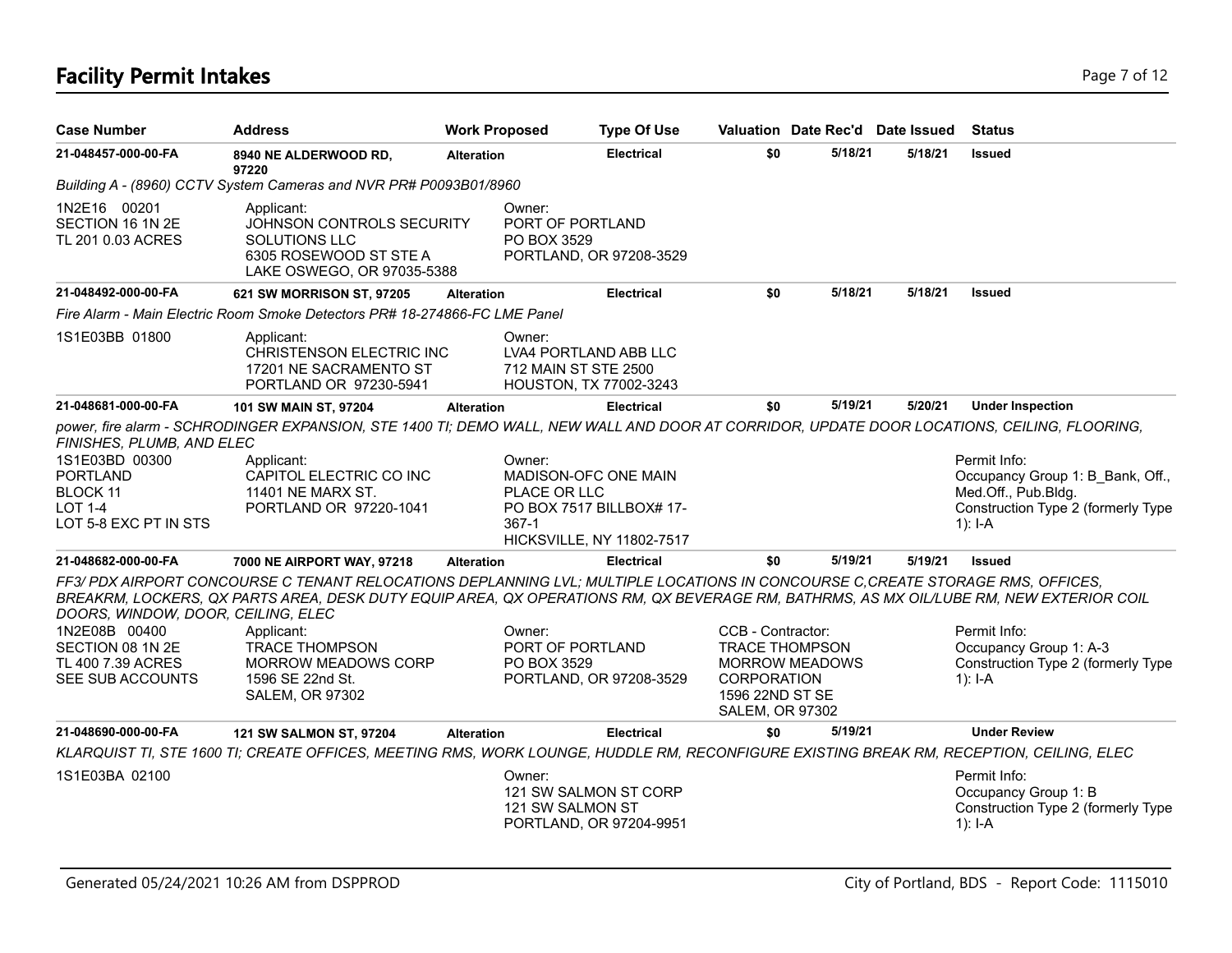# **Facility Permit Intakes** Page 8 of 12

| <b>Case Number</b>                                                                         | <b>Address</b>                                                                                                                                                                                                                                                              | <b>Work Proposed</b> | <b>Type Of Use</b>                                                                       |                                        | Valuation Date Rec'd Date Issued                   |         | <b>Status</b>                                                                                                                                   |
|--------------------------------------------------------------------------------------------|-----------------------------------------------------------------------------------------------------------------------------------------------------------------------------------------------------------------------------------------------------------------------------|----------------------|------------------------------------------------------------------------------------------|----------------------------------------|----------------------------------------------------|---------|-------------------------------------------------------------------------------------------------------------------------------------------------|
| 21-048750-000-00-FA                                                                        | 420 NW 11TH AVE, 97209                                                                                                                                                                                                                                                      | <b>Alteration</b>    | <b>Electrical</b>                                                                        | \$0                                    | 5/19/21                                            |         | <b>Under Review</b>                                                                                                                             |
| <b>AND ELEC</b>                                                                            |                                                                                                                                                                                                                                                                             |                      |                                                                                          |                                        |                                                    |         | power-GAGAN SINGH - BROOBEE, STE 433 TI; NEW TENANT - DEMO WALL AND FINISHES, LEVEL EXISTING CONCRETE SLAB, CEILING, FLOORING, FINISHES, PLUMB, |
| 1N1E34CB8 60002                                                                            |                                                                                                                                                                                                                                                                             | Owner:               | <b>GREGORY PEARL LLC</b><br>1136 NW HOYT ST #220<br>PORTLAND, OR 97209                   |                                        |                                                    |         | Permit Info:<br>Occupancy Group 1: B Bank, Off.,<br>Med.Off., Pub.Bldg.<br>Construction Type 2 (formerly Type<br>$1$ : I-A                      |
| 21-048772-000-00-FA                                                                        | 12000 SW 49TH AVE, 97219                                                                                                                                                                                                                                                    | <b>Alteration</b>    | <b>Electrical</b>                                                                        | \$0                                    | 5/19/21                                            | 5/19/21 | <b>Under Inspection</b>                                                                                                                         |
|                                                                                            | hvac controlsPCC HEALTH TECH BLDG MEDICAL IMAGING TI LVL 0; CREATE CLASSRM/LABS, OFFICE, STORAGE RMS, MECHANICAL RM, BATHRMS, STUDENT<br>LOUNGE, LOCKER AREA, CONFERENCE RM, XRAY RM, CEILING, ELEC                                                                         |                      |                                                                                          |                                        |                                                    |         |                                                                                                                                                 |
| 1S1E31D 00200                                                                              | Applicant:<br><b>CONTROL TECHS NW LLC</b>                                                                                                                                                                                                                                   | Owner:               | PORTLAND COMMUNITY<br><b>COLLEGE DISTRICT</b><br>PO BOX 19000<br>PORTLAND, OR 97280-0990 | CCB - Contractor:<br>15045 SE 94TH AVE | <b>CONTROL TECHS NW LLC</b><br>CLACKAMAS, OR 97015 |         | Permit Info:<br>Occupancy Group 1: B<br>Construction Type 2 (formerly Type<br>$1$ : I-B                                                         |
| 21-048954-000-00-FA                                                                        | 6338 S CORBETT AVE, 97239                                                                                                                                                                                                                                                   | <b>Alteration</b>    | <b>Electrical</b>                                                                        | \$0                                    | 5/19/21                                            |         | <b>Under Review</b>                                                                                                                             |
| FINISHES, PLUMB AND ELEC<br>1S1E15CD 06300<br>SOUTHERN PORTLAND<br><b>BLOCK 24 TL 6300</b> | HEALTH RM, CAFETERIA, KITCHEN, BATHRMS, LIBRARY, STORAGE RM; MODULAR BLDG 1 - CREATE CLASSRMS, ELECTRICAL CLOSET, BATHRMS, VESTIBULE,<br>EXTERIOR NEW WALKWAY, STAIRS & HANDRAILS, DOOR; MODULAR BLDG 2 - CREATE CLASSRMS, BATHRMS, NEW EXTERIOR DOORS; CEILINGS, FLOORING, | Owner:               | <b>SCHOOL DISTRICT NO 1</b><br>PO BOX 3107<br>PORTLAND, OR 97208-3107                    |                                        |                                                    |         |                                                                                                                                                 |
| 21-048971-000-00-FA                                                                        | 17800 NE RIVERSIDE PKWY,                                                                                                                                                                                                                                                    | <b>Alteration</b>    | <b>Electrical</b>                                                                        | \$0                                    | 5/19/21                                            |         | <b>Under Review</b>                                                                                                                             |
|                                                                                            | 97230<br>pwr - NW BOAT WAREHOUSE, STE 125 TI; FIRST TIME TENANT - CREATE TENANT SPACE, NEW WALLS FOR RESTROOM, CEILING, ELEC                                                                                                                                                |                      |                                                                                          |                                        |                                                    |         |                                                                                                                                                 |
| 1N3E19DA 00400<br>SOUTHSHORE COMMONS<br>LOT 5 EXC E 15' & EXC PT<br><b>IN STS</b>          |                                                                                                                                                                                                                                                                             | Owner:               | <b>GR RIVERSIDE LLC</b><br>PO BOX 1685<br>CLACKAMAS, OR 97015                            |                                        |                                                    |         |                                                                                                                                                 |
| 21-048977-000-00-FA                                                                        | 7000 N LEADBETTER RD, 97203                                                                                                                                                                                                                                                 | <b>Alteration</b>    | <b>Electrical</b>                                                                        | \$0                                    | 5/19/21                                            | 5/19/21 | <b>Issued</b>                                                                                                                                   |
|                                                                                            | Conveyor - branch circuits from exiting control panel - 18 from one and 20 from another - limited energy control wire                                                                                                                                                       |                      |                                                                                          |                                        |                                                    |         |                                                                                                                                                 |
| 2N1W25A 01600<br>PARTITION PLAT 1993-131<br>LOT <sub>1</sub>                               | Applicant:<br>PRAIRIE ELECTRIC INC<br>6000 NE 88TH ST<br>VANCOUVER WA 98665-0958                                                                                                                                                                                            | Owner:<br>USA CORP   | <b>COLUMBIA SPORTSWEAR</b><br>14375 NW SCIENCE PARK DR<br>PORTLAND, OR 97229             |                                        |                                                    |         | Permit Info:<br>Construction Type 2 (formerly Type<br>1): V-B                                                                                   |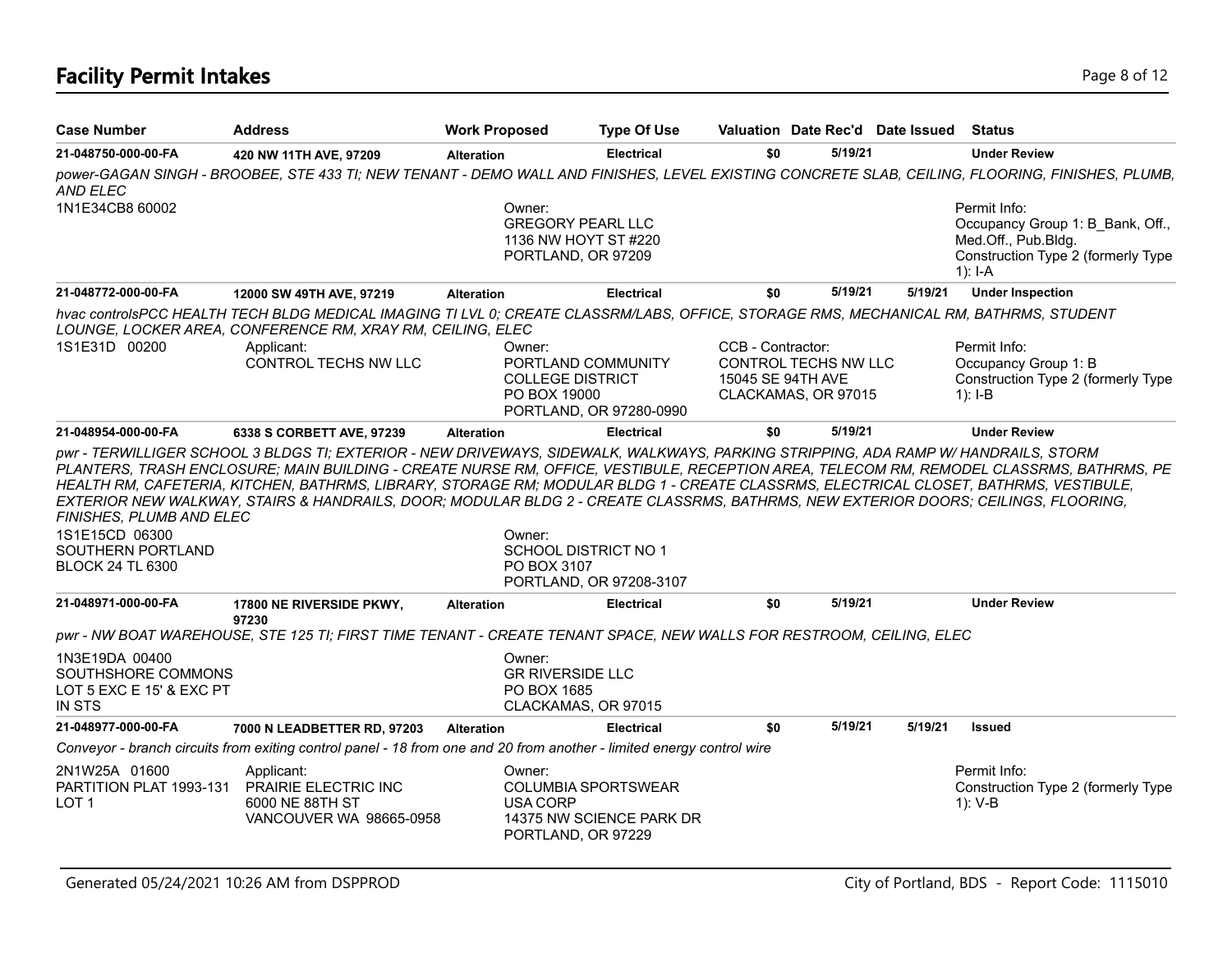# **Facility Permit Intakes** Page 9 of 12

| <b>Case Number</b>                                                         | <b>Address</b>                                                                                                                                                                                                                                                                 | <b>Work Proposed</b> | <b>Type Of Use</b>                                                                                                                                    |                                             | Valuation Date Rec'd Date Issued                                         |         | Status                                                                                                                                                                                                                                |
|----------------------------------------------------------------------------|--------------------------------------------------------------------------------------------------------------------------------------------------------------------------------------------------------------------------------------------------------------------------------|----------------------|-------------------------------------------------------------------------------------------------------------------------------------------------------|---------------------------------------------|--------------------------------------------------------------------------|---------|---------------------------------------------------------------------------------------------------------------------------------------------------------------------------------------------------------------------------------------|
| 21-049177-000-00-FA                                                        | 7000 NE AIRPORT WAY, 97218                                                                                                                                                                                                                                                     | <b>Alteration</b>    | <b>Electrical</b>                                                                                                                                     | \$0                                         | 5/20/21                                                                  |         | <b>Under Review</b>                                                                                                                                                                                                                   |
| FINISHES, ELEC                                                             | pwr - PDX TERMINAL LANDLOARD RELOCATES (GROUP 20) CONCOURSE C & E DEPLANNING & BAGGAGE CLAIM LEVEL; 6 AREAS FOR AIRPORT STAFF, CREATE<br>BREAKRMS, LOCKERS, OFFICES, STORAGE RMS, CIRCULATION RM, CART REPAIR RM, HALLWAY DOOR, NEW CHAIN LINK FENCE IN STORAGE RMS, CEILING,, |                      |                                                                                                                                                       |                                             |                                                                          |         |                                                                                                                                                                                                                                       |
| 1N2E08B 00400<br>SECTION 08 1N 2E<br>TL 400 7.39 ACRES<br>SEE SUB ACCOUNTS |                                                                                                                                                                                                                                                                                |                      | Owner:<br>PORT OF PORTLAND<br>PO BOX 3529<br>PORTLAND, OR 97208-3529                                                                                  |                                             |                                                                          |         | Permit Info:<br>Occupancy Group 1: A-3<br>Construction Type 2 (formerly Type<br>1): $I - A$                                                                                                                                           |
| 21-049178-000-00-FA                                                        | 7000 NE AIRPORT WAY, 97218                                                                                                                                                                                                                                                     | <b>Alteration</b>    | <b>Electrical</b>                                                                                                                                     | \$0                                         | 5/20/21                                                                  |         | <b>Under Review</b>                                                                                                                                                                                                                   |
| 1N2E08B 00400<br>SECTION 08 1N 2E<br>TL 400 7.39 ACRES<br>SEE SUB ACCOUNTS | TENANTS JACKSON SHOESHINE & BLUESTAR FOOD CART - MINOR DEMO, RELOCATE BOTH TENANTS, CEILING, FINISHES, ELEC                                                                                                                                                                    |                      | Owner:<br>PORT OF PORTLAND<br>PO BOX 3529<br>PORTLAND, OR 97208-3529                                                                                  |                                             |                                                                          |         | pwr - PDX TERMINAL 2 TENANT RELOCATES (GROUP 7) ALL CONCOURSES DEPLANNING & ENPLANNING LEVELS; MULTIPLE AREAS ACROSS ENTIRE TERMINAL FOR<br>Permit Info:<br>Occupancy Group 1: A-3<br>Construction Type 2 (formerly Type<br>$1$ : I-A |
| 21-049184-000-00-FA                                                        | 1300 SW 5TH AVE, 97201                                                                                                                                                                                                                                                         | <b>Alteration</b>    | <b>Electrical</b>                                                                                                                                     | \$0                                         | 5/20/21                                                                  | 5/20/21 | <b>Issued</b>                                                                                                                                                                                                                         |
|                                                                            | Data/voice/security -PIPER SANDLER STE 3650 36TH FLR TI                                                                                                                                                                                                                        |                      |                                                                                                                                                       |                                             |                                                                          |         |                                                                                                                                                                                                                                       |
| 1S1E03BC 01800<br><b>PORTLAND</b><br><b>BLOCK 148 TL 1800</b>              | Applicant:<br>CHRISTENSON ELECTRIC INC<br>17201 NE SACRAMENTO ST<br>PORTLAND OR 97230-5941                                                                                                                                                                                     |                      | Owner:<br>SOF-XI WFP OWNER LLC<br>591 W PUTNAM AVE<br>GREENWICH, CT 06830                                                                             | CCB - Contractor:                           | CHRISTENSON ELECTRIC INC<br>17201 NE SACRAMENTO ST<br>PORTLAND, OR 97230 |         |                                                                                                                                                                                                                                       |
| 21-049190-000-00-FA                                                        | 2720 SW MOODY AVE, 97201                                                                                                                                                                                                                                                       | <b>Alteration</b>    | <b>Electrical</b>                                                                                                                                     | \$0                                         | 5/20/21                                                                  | 5/20/21 | Final                                                                                                                                                                                                                                 |
|                                                                            | power-OHYSU (KCRB) 1 new 20A 208V receptacle rm 4055D                                                                                                                                                                                                                          |                      |                                                                                                                                                       |                                             |                                                                          |         |                                                                                                                                                                                                                                       |
| 1S1E10 00200                                                               | Applicant:<br>DYNALECTRIC COMPANY<br>2225 NW 20th Ave.<br>PORTLAND OR 97209                                                                                                                                                                                                    |                      | Owner:<br>OREGON HEALTH & SCIENCE CELINE WILLIAMS<br><b>UNIVERSITY</b><br>3181 SW SAM JACKSON PARK 2225 NW 20TH AVE<br>RD.<br>PORTLAND, OR 97239-3011 | CCB - Contractor:                           | DYNALECTRIC COMPANY<br>PORTLAND, OR 97209                                |         |                                                                                                                                                                                                                                       |
| 21-049689-000-00-FA                                                        | 1000 SW BROADWAY, 97205                                                                                                                                                                                                                                                        | <b>Alteration</b>    | <b>Electrical</b>                                                                                                                                     | \$0                                         | 5/21/21                                                                  | 5/21/21 | <b>Under Inspection</b>                                                                                                                                                                                                               |
|                                                                            | power/UNDISCLOSED PROFESSIONAL SERVICES FIRM, STE 960 TI; NEW TENANT - DEMO WALLS, NEW WALLS TO CREATE OFFICES, CONFERENCE RMS, OPEN<br>OFFICE, BREAK RM, RECEPTION AREA, CEILING, FLOORING, FINISHES, PLUMB, AND ELEC                                                         |                      |                                                                                                                                                       |                                             |                                                                          |         |                                                                                                                                                                                                                                       |
| 1S1E03BB 02400<br><b>PORTLAND</b><br>BLOCK 182<br><b>LOT 5-8</b>           | Applicant:<br>DYNALECTRIC COMPANY<br>2225 NW 20th Ave.<br>PORTLAND OR 97209                                                                                                                                                                                                    |                      | Owner:<br>ONE THOUSAND BROADWAY<br><b>BUILDING LP</b><br>1000 SW BROADWAY #1770<br>PORTLAND, OR 97205-3069                                            | CCB - Contractor:<br><b>CELINE WILLIAMS</b> | DYNALECTRIC COMPANY<br>2225 NW 20TH AVE<br>PORTLAND, OR 97209            |         | Permit Info:<br>Occupancy Group 1: B Bank, Off.,<br>Med.Off., Pub.Bldg.<br>Construction Type 2 (formerly Type<br>$1$ : I-A                                                                                                            |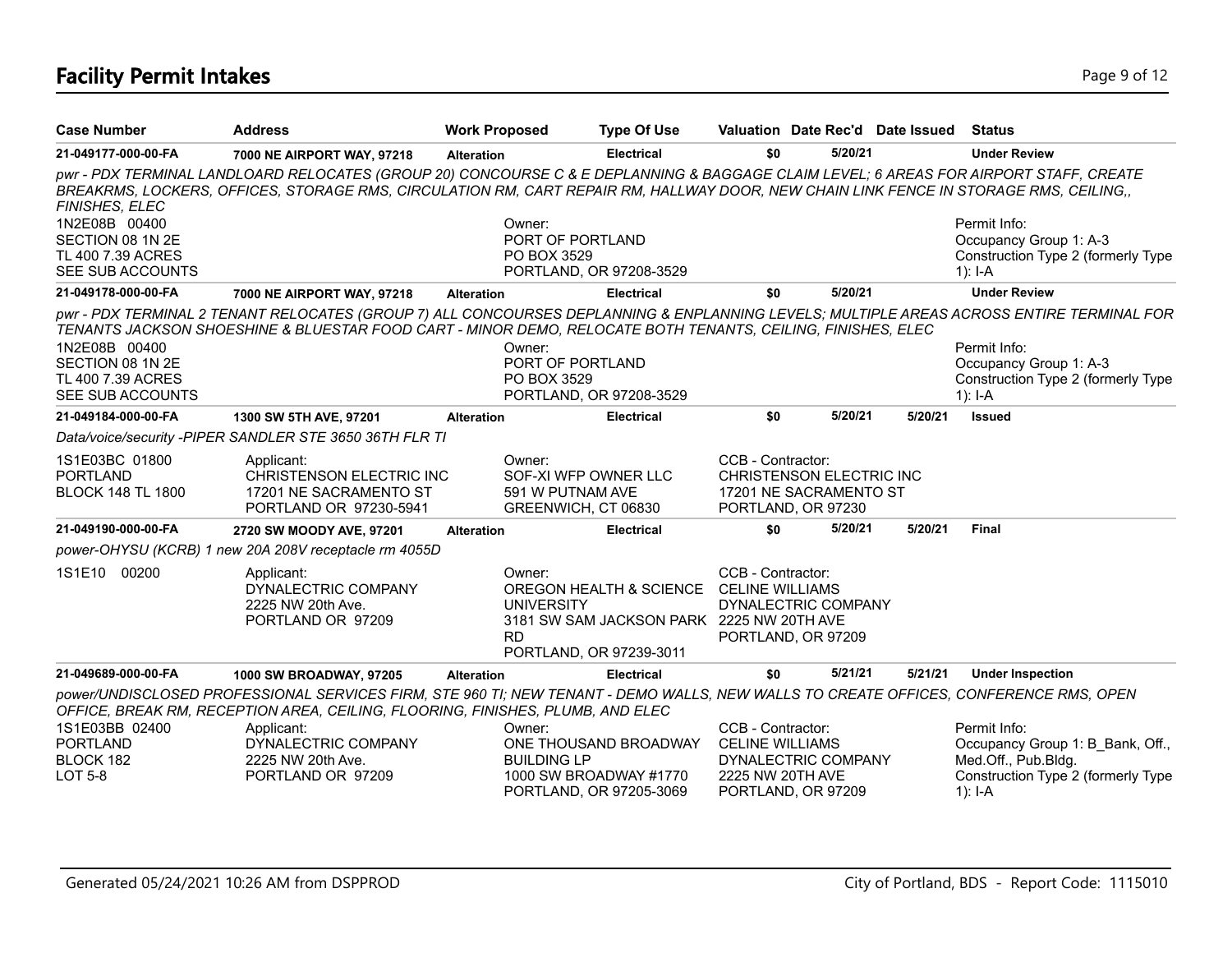# **Facility Permit Intakes** Page 10 of 12

| <b>Case Number</b>                                                                              | <b>Address</b>                                                                                                                                                                                                                                                                                                                                                                        | <b>Work Proposed</b> |                                                                                                                          | <b>Type Of Use</b>                                                             |                                      |         | Valuation Date Rec'd Date Issued | <b>Status</b>                                                                            |
|-------------------------------------------------------------------------------------------------|---------------------------------------------------------------------------------------------------------------------------------------------------------------------------------------------------------------------------------------------------------------------------------------------------------------------------------------------------------------------------------------|----------------------|--------------------------------------------------------------------------------------------------------------------------|--------------------------------------------------------------------------------|--------------------------------------|---------|----------------------------------|------------------------------------------------------------------------------------------|
| 21-048282-000-00-FA                                                                             | 4380 S MACADAM AVE, 97239                                                                                                                                                                                                                                                                                                                                                             | <b>Alteration</b>    |                                                                                                                          | <b>Fire Alarms</b>                                                             | \$1                                  | 5/18/21 | 5/20/21                          | <b>Issued</b>                                                                            |
|                                                                                                 | ALARM - INSTALL ADA SYNCHRONIZED NOTIFICATION DEVICES IN SUITE 590 PER PLANS.                                                                                                                                                                                                                                                                                                         |                      |                                                                                                                          |                                                                                |                                      |         |                                  |                                                                                          |
| 1S1E10DC 00800<br>SECTION 10 1S 1E<br>TL 800 3.18 ACRES<br>DEFERRAL-POTENTIAL<br>ADDITIONAL TAX | Applicant:<br><b>SHANE TERCEK</b><br>CAPITOL ELECTRIC COMPANY INC<br>11401 NE MARX ST.<br>PORTLAND, OR 97220                                                                                                                                                                                                                                                                          |                      | Owner:<br><b>CLARITY VENTURES RF</b><br><b>PORTLAND</b><br>666 BURRARD ST #3210<br>CANADA V6C 2X8<br><b>VANCOUVER BC</b> |                                                                                |                                      |         |                                  |                                                                                          |
| 21-049522-000-00-FA                                                                             | 4400 NE HALSEY ST - Bldg D                                                                                                                                                                                                                                                                                                                                                            | <b>Alteration</b>    |                                                                                                                          | <b>Fire Alarms</b>                                                             | \$1                                  | 5/20/21 |                                  | <b>Under Review</b>                                                                      |
|                                                                                                 | POP 1 SUITE 205 2ND FLR TI - ADDING 1 SMOKE DETECTOR AND MOVING 4 SMOKE DETECTORS ALONG WITH MOVING 4 SPEAKERS AND 1 STROBE FOR A TI                                                                                                                                                                                                                                                  |                      |                                                                                                                          |                                                                                |                                      |         |                                  |                                                                                          |
| 1N2E31BB 03401                                                                                  | Applicant:<br><b>MARCUS CASEY</b><br>METRO SAFETY AND FIRE, INC<br>14324 SE STARK<br>PORTLAND, OR 97233                                                                                                                                                                                                                                                                               |                      | Owner:<br>PROVIDENCE HEALTH &<br>SERVICES-OREGON<br>800 5TH AVE #1200<br>SEATTLE, WA 98104                               |                                                                                |                                      |         |                                  | Permit Info:<br>Occupancy Group 1: B<br>Construction Type 2 (formerly Type<br>$1$ : I-FR |
| 21-048341-000-00-FA                                                                             | 3485 S BOND AVE, 97239                                                                                                                                                                                                                                                                                                                                                                | <b>Alteration</b>    |                                                                                                                          | <b>Fire Sprinklers</b>                                                         | \$4.669                              | 5/18/21 | 5/18/21                          | <b>Issued</b>                                                                            |
| Add and relocate sprinkler heads in room 6 and 7                                                |                                                                                                                                                                                                                                                                                                                                                                                       |                      |                                                                                                                          |                                                                                |                                      |         |                                  |                                                                                          |
| 1S1E10AC 00307<br><b>WATERFRONT SOUTH</b><br>LOT <sub>7</sub>                                   | Applicant:<br><b>DEVIN GANZ</b><br><b>VIKING AUTOMATIC SPRINKLER</b><br>3245 NW FRONT AVE.<br>PORTLAND, OR 97210                                                                                                                                                                                                                                                                      |                      | Owner:<br><b>UNIVERSITY</b><br><b>RD</b>                                                                                 | OREGON HEALTH & SCIENCE<br>3181 SW SAM JACKSON PARK<br>PORTLAND, OR 97239-3011 |                                      |         |                                  |                                                                                          |
| 21-049623-000-00-FA                                                                             | 4400 NE HALSEY ST - Bldg D                                                                                                                                                                                                                                                                                                                                                            | <b>Alteration</b>    |                                                                                                                          | <b>Fire Sprinklers</b>                                                         | \$4,953                              | 5/21/21 |                                  | <b>Under Review</b>                                                                      |
| 1N2E31BB 03401                                                                                  | SINGLE PDF PROCESS/POP 1 SUITE 205 2ND FLR TI; DEMO WALLS, NEW WALLS TO CREATE IDF RM, OFFICES, OPEN OFFICE AREA, REMODEL BREAKRM, EXISTING<br>OFFICES & CONFERENCE RM, CEILING, FLOORING, FINISHES, PLUMB AND ELEC. Relocate heads to accommodate remodel.<br>Applicant:<br><b>BRANDON WHITTAKER</b><br><b>FIRE SYSTEMS WEST</b><br>600 SE MARITIME AVE. #300<br>VANCOUVER, WA 98661 |                      | Owner:<br><b>PROVIDENCE HEALTH &amp;</b><br>SERVICES-OREGON<br>800 5TH AVE #1200<br>SEATTLE, WA 98104                    |                                                                                |                                      |         |                                  | Permit Info:<br>Occupancy Group 1: B<br>Construction Type 2 (formerly Type<br>$1$ : I-FR |
| 21-048897-000-00-FA                                                                             | 6338 S CORBETT AVE, 97239                                                                                                                                                                                                                                                                                                                                                             | <b>Alteration</b>    |                                                                                                                          | <b>Mechanical</b>                                                              | \$1                                  | 5/19/21 |                                  | <b>Under Review</b>                                                                      |
|                                                                                                 | SINGLE PDF PROCESS/TERWILLIGER SCHOOL 3 BLDGS TI; INSTALL DUCTWORK, GRILLES, DIFFUSERS, ROOF TOP UNIT, EXHAUST FANS, PIPING AND ELEC                                                                                                                                                                                                                                                  |                      |                                                                                                                          |                                                                                |                                      |         |                                  |                                                                                          |
| 1S1E15CD 06300<br>SOUTHERN PORTLAND<br><b>BLOCK 24 TL 6300</b>                                  | Applicant:<br>NICHOLAS SUKKAU<br>PORTLAND PUBLIC SCHOOLS<br>501 N DIXON ST<br>PORTLAND OR 97227                                                                                                                                                                                                                                                                                       |                      | Owner:<br><b>SCHOOL DISTRICT NO 1</b><br>PO BOX 3107                                                                     | PORTLAND, OR 97208-3107                                                        | Primary Contractor:<br><b>TO BID</b> |         |                                  |                                                                                          |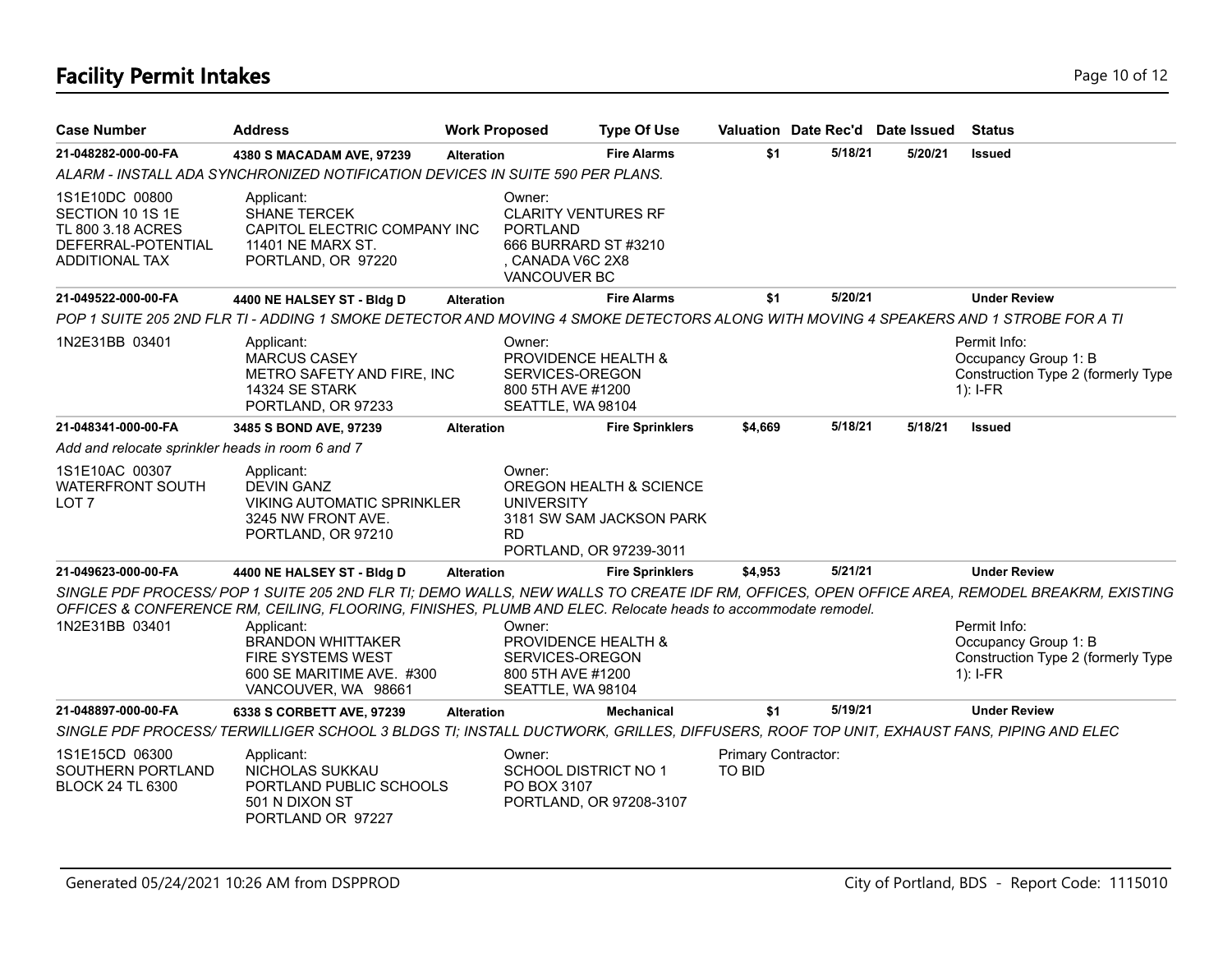# **Facility Permit Intakes** Page 11 of 12

| <b>Case Number</b>                                                                                  | <b>Address</b>                                                                                                                                                                                                                                                                                                                                                                                                                              | <b>Work Proposed</b>   | <b>Type Of Use</b>                                                                            |                                               |                                                                            | Valuation Date Rec'd Date Issued | <b>Status</b>                                                                                                              |
|-----------------------------------------------------------------------------------------------------|---------------------------------------------------------------------------------------------------------------------------------------------------------------------------------------------------------------------------------------------------------------------------------------------------------------------------------------------------------------------------------------------------------------------------------------------|------------------------|-----------------------------------------------------------------------------------------------|-----------------------------------------------|----------------------------------------------------------------------------|----------------------------------|----------------------------------------------------------------------------------------------------------------------------|
| 21-048966-000-00-FA                                                                                 | 101 SW MAIN ST, 97204                                                                                                                                                                                                                                                                                                                                                                                                                       | <b>Alteration</b>      | Plumbing                                                                                      | \$0                                           | 5/19/21                                                                    | 5/19/21                          | <b>Under Inspection</b>                                                                                                    |
|                                                                                                     | SINGLE PDF PROCESS/SCHRODINGER EXPANSION, STE 1400 TI; DEMO WALL, NEW WALL AND DOOR AT CORRIDOR, UPDATE DOOR LOCATIONS, CEILING,<br>FLOORING, FINISHES, PLUMB, AND ELEC - 1 water heater, 1 dishwasher, 2 floor drains, 1 ice maker, 1 sink, 1 coffee machine, 1 water cooler                                                                                                                                                               |                        |                                                                                               |                                               |                                                                            |                                  |                                                                                                                            |
| 1S1E03BD 00300<br><b>PORTLAND</b><br><b>BLOCK 11</b><br>LOT 1-4<br>LOT 5-8 EXC PT IN STS            | Applicant:<br>POWER PLUMBING CO<br>PO BOX 19418<br>PORTLAND, OR 97280<br>Web Page<br>Address:www.powerplumbingco.com                                                                                                                                                                                                                                                                                                                        | Owner:<br>367-1        | MADISON-OFC ONE MAIN<br>PLACE OR LLC<br>PO BOX 7517 BILLBOX# 17-<br>HICKSVILLE, NY 11802-7517 | CCB - Contractor:<br>PO BOX 19418<br>Web Page | POWER PLUMBING CO<br>PORTLAND, OR 97280<br>Address:www.powerplumbingco.com |                                  | Permit Info:<br>Occupancy Group 1: B Bank, Off.,<br>Med.Off., Pub.Bldg.<br>Construction Type 2 (formerly Type<br>$1$ : I-A |
| 21-049352-000-00-FA                                                                                 | 5227 NE 152ND AVE                                                                                                                                                                                                                                                                                                                                                                                                                           | <b>Alteration</b>      | Plumbing                                                                                      | \$0                                           | 5/20/21                                                                    | 5/20/21                          | <b>Issued</b>                                                                                                              |
| <i><b>STATION</b></i>                                                                               | OREGON SPICE - INSTALL 6 FIXTURES TOTAL, 1 CATCH BASIN/AREA DRAIN, 1 FLOOR SINK, 2 SINKS, 1 WATER HEATER, 1 EMERGENCY SHOWER/EYE WASH                                                                                                                                                                                                                                                                                                       |                        |                                                                                               |                                               |                                                                            |                                  |                                                                                                                            |
| 1N2E24 01800                                                                                        | Applicant:<br>POWER PLUMBING CO<br>PO BOX 19418<br>PORTLAND, OR 97280<br>Web Page<br>Address:www.powerplumbingco.com                                                                                                                                                                                                                                                                                                                        | Owner:<br><b>TRUST</b> | SECURITY CAPITAL IND<br>2235 FARADAY AVE #O<br>FREMONT, CA 94538                              | CCB - Contractor:<br>PO BOX 19418<br>Web Page | POWER PLUMBING CO<br>PORTLAND, OR 97280<br>Address:www.powerplumbingco.com |                                  |                                                                                                                            |
| 21-049368-000-00-FA                                                                                 | 5105 SE 97TH AVE, 97266                                                                                                                                                                                                                                                                                                                                                                                                                     | <b>Alteration</b>      | Plumbing                                                                                      | \$0                                           | 5/20/21                                                                    |                                  | <b>Under Review</b>                                                                                                        |
| water heater, 1 recirculation pump, 1 DCVA<br>1S2E16 00100<br><b>CADWELLS ADD</b><br>BLOCK 7 TL 100 | F37/ LENTS ELEMENTARY REROOF & SEISMIC UPGRADE 3 BLDGS; BLDG 1 (MAIN SCHOOL), BLDG 2 (RIGHT OF SCHOOL), BLDG 3 (LEFT/BEHIND SCHOOL) -<br>EXTERIOR REROOF, REPLACE SIDING, INFILL WINDOWS; INTERIOR - SEISMIC UPGRADE, DEMO WALLS, REMODEL CLASSRMS, BATHRMS, CORRIDORS, STORAGE<br>RMS, OFFICES, CAFETERIA, STAFF LOUNGE, GYMNASIUM, CEILING, FLOORING, FINISHES, PLUMB AND ELEC - 14 Lavatory, 3 Sinks, 3 Drinking Fountains, 7 toilets, 1 | Owner:                 | <b>SCHOOL DISTRICT NO 1</b><br>PO BOX 3107<br>PORTLAND, OR 97208-3107                         |                                               |                                                                            |                                  | Permit Info:<br>Occupancy Group 1: E School                                                                                |
| Total # of FA Alteration permit intakes: 48                                                         |                                                                                                                                                                                                                                                                                                                                                                                                                                             |                        |                                                                                               |                                               |                                                                            |                                  | Total valuation of FA Alteration permit intakes: \$4,351,390                                                               |
| Total # of Facility Permit intakes: 48                                                              |                                                                                                                                                                                                                                                                                                                                                                                                                                             |                        |                                                                                               |                                               |                                                                            |                                  | Total valuation of Facility Permit intakes: \$4,351,390                                                                    |
| 20-124057-DFS-10-MG                                                                                 | 7000 NE AIRPORT WAY, 97218                                                                                                                                                                                                                                                                                                                                                                                                                  | <b>Addition</b>        | Assembly                                                                                      | \$65,000                                      | 5/20/21                                                                    |                                  | <b>Under Review</b>                                                                                                        |
|                                                                                                     | T CORE - DFS-10 to STR-02 - Seismic restraint for ducted fan coil units in DP-M                                                                                                                                                                                                                                                                                                                                                             |                        |                                                                                               |                                               |                                                                            |                                  |                                                                                                                            |
| 1N2E08B 00400<br>SECTION 08 1N 2E<br>TL 400 7.39 ACRES<br>SEE SUB ACCOUNTS                          | Applicant:<br><b>MIKE COYLE</b><br><b>FASTER PERMITS</b><br>2000 SW 1ST AVE, STE 420<br>PORTLAND, OR 97201                                                                                                                                                                                                                                                                                                                                  | Owner:                 | PORT OF PORTLAND<br>PO BOX 3529<br>PORTLAND, OR 97208-3529                                    | CCB - Contractor:<br><b>FLOOR</b>             | HOFFMAN SKANSKA LLC<br>389 INTERPACE PARKWAY 5TH<br>PARSIPPANY, NJ 07054   |                                  |                                                                                                                            |
| Total # of MG Addition permit intakes: 1                                                            |                                                                                                                                                                                                                                                                                                                                                                                                                                             |                        |                                                                                               |                                               |                                                                            |                                  | Total valuation of MG Addition permit intakes: \$65,000                                                                    |

Generated 05/24/2021 10:26 AM from DSPPROD City of Portland, BDS - Report Code: 1115010